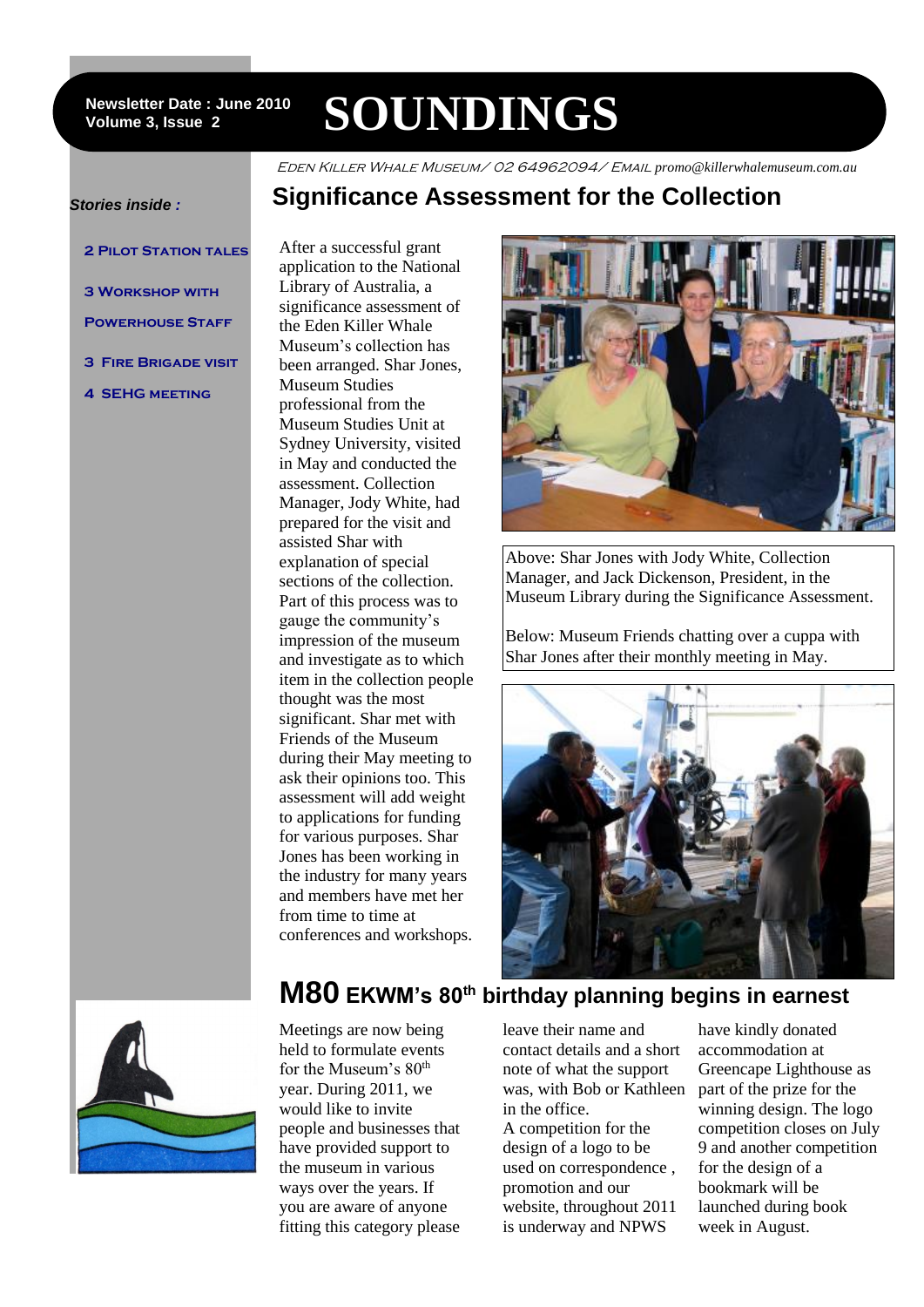### **SOUNDINGS Page 2 of 4**

### *Interesting tales from the Eden Pilot Station*

#### Right:

Eden Pilot Station grounds circa early 1960's. An aircraft carrier at anchor in the bay, present town flagmast in its original position at the Pilot Station, flying the Australian Flag (good Nor East breeze), old navigation light stand behind the flagmast. This is at the site of the present Eden Marine Rescue Station; Lookout Point Eden.

Log entries from Pilot Stations on the NSW coast have been discovered by Collection Manager, Jody White, in past Maritime Services Board newsletters. Some are presented here for your interest. Twofold Bay *August 21 1860 H.H. Browne Esq., Chairman of Pilot Board Sydney Sir,*

*I have the honour to inform you of my arrival on Sunday at 3pm per "Wonga". Landed in our own boat. I have pitched the tents on the top of the hill at the back of Point Lookout. The scrub is so thick on the Point that we shall have some clearing to do to get a place for Flags Staff and tents and a long distance to carry water. I have the honour to be Your most obedient servant. Bourn Russel Jn. Harbour Master*

#### Twofold Bay

*16th September, 1866 "Noon, Lookout Powers reported schooner 'Union' drifting across bay. Boarded her, found Master and cook asleep. Crew ashore and ship running away with her anchor".*



Twofold Bay *February 1864 the "Shar Jehan" went ashore on rocks in the bay. The Pilot and his boat crew gave assistance. "Heaving and pumping until 10pm., hove her off to anchor…6ft. water in pump well….Could not keep water under until 3am… I went below with a candle and found* 

*heavy leak in forepeak. Asked for fat. None to be had and tried clay and oakum, once having stopped a similar leak myself with candles. Could not stop the leak….. Told the Master put her on the beach."*

Desperate times indeed! Our Harbour Master has different challenges to face these days.

## *A snippet from another era*

This entry comes from the Australian War Memorial records online: A Gilbert Charles Fry enlisted in February 1916 in the  $36<sup>th</sup>$  Batallion B Company.

His address was Pilot Station Eden NSW and he was 42 years of age. He left a wife Mrs Mary Alice Fry. His rank was private and the Unit

embarked from Sydney on board HMAT A72 *Beltana* on 13<sup>th</sup> May 1916 and Gilbert returned to Australia on 23rd May 1917.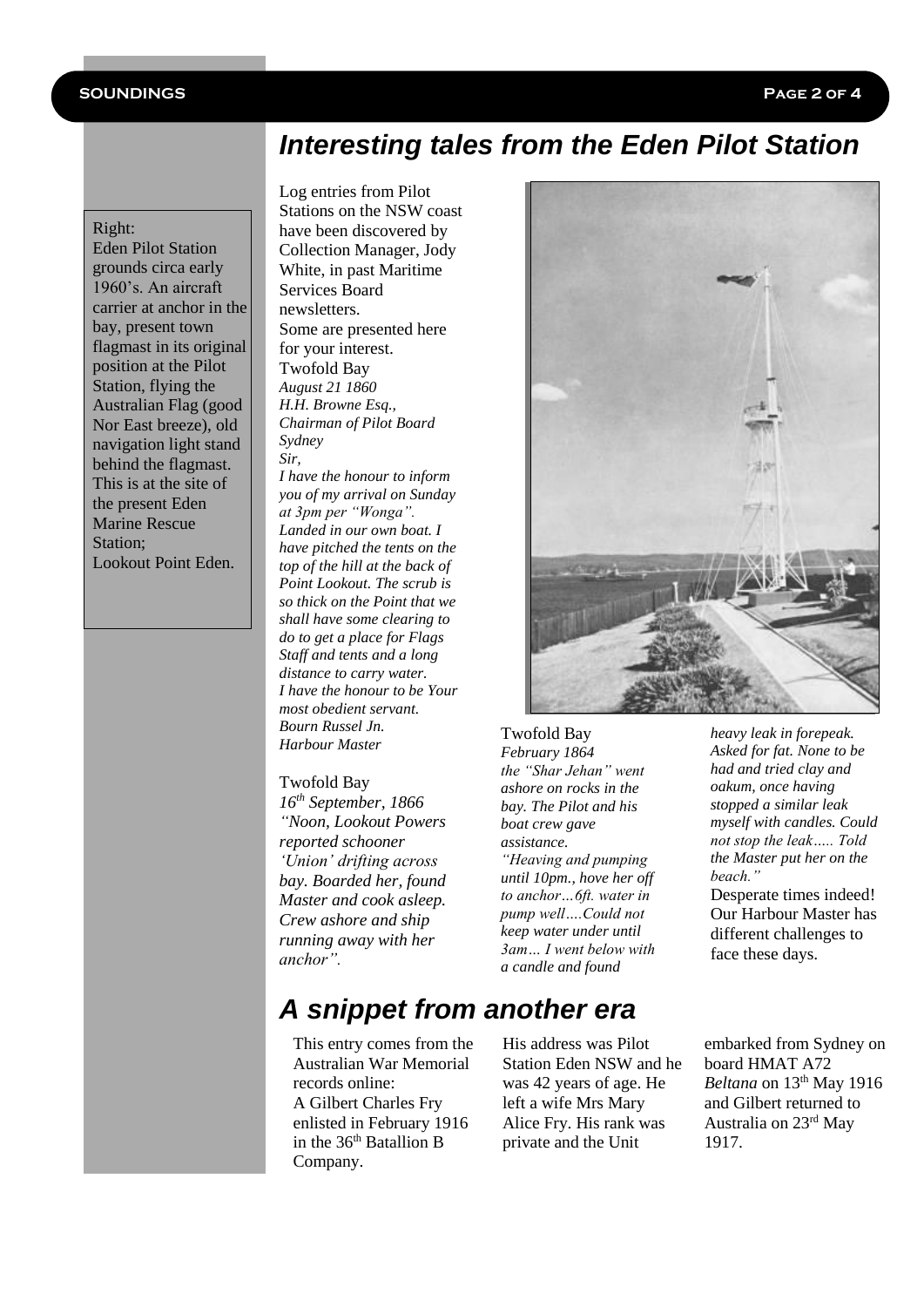#### **SOUNDINGS Page 3 of 4**

### *Conservation workshop on metal objects with Powerhouse Museum Staff*

On the 28<sup>th</sup> April 2010, a conservation workshop was held in the library of the museum. The information session was presented by Tim Morris, Conservator with the Powerhouse Museum. This opportunity was made possible due to EKWM hosting the Powerhouse exhibition's travelling exhibition *Greening the Silver City: seeds of bush regeneration* (6 February to 26 April 2010). Tim and his colleague, Ross Clendinning, Project Manager, were on-site to demount the exhibition and provided a wonderful opportunity to discuss objects with rust concerns and mechanical equipment in general. In attendance were South East History Group colleagues, Jo Grant from Mallacoota Bunker and Shirley Bazley, Ron Doyle, Arthur Lee and Brian Wright from Merimbula-Imlay Historical Society (School Museum).



*Above:* Members of South East Museums in the Eden Killer Whale Museum Library with Powerhouse staff Tim Morris and Ross Clendinning during the workshop.

### *Mayday! Blue Shield Australia a programme to protect our heritage*

Blue Shield is the cultural equivalent of Red Cross, and works to protect the world's cultural heritage threatened by wars and natural disasters. MayDay for cultural heritage fuses two concepts - the distress signal, and the first day of  $M$ ay – in order to create a memorable calendar date for events that improve disaster preparedness in archives, galleries, libraries and museums.

At Eden Killer Whale Museum the local fire brigade members visited on their scheduled practice night, to inspect the museum galleries, administration and storage areas and advise us of strategies to assist in the

event of fire within the building to minimise injury to personel and damage to the collection.

Collection Manager Jody White and members, Lee Mulcahy, June Whalley, Stevia Goldworthy and Jenny Drenkhahn, met with brigade captain Zlatco Nemec and brigade members to give advise regarding the building layout and the use of different areas.

There were many issues to address such as procedures and training.

A comprehensive report on this visit has been presented to the management committee by Jody. The first of these items has been discussed and acted upon at the June business meeting. Smoke alarms that



can be wired to the security system and will alarm when smoke is detected. The alarm is sent to our security firm and is distinguishable from a security breach. Quotes and specs are being sought for this equipment.

Above: Eden Fire Brigade members, Norman Walker, Sue Langenbaker, David Potter and Matthew Bell with museum members Stevia Goldworthy and June Whalley in the Library during the

inspection